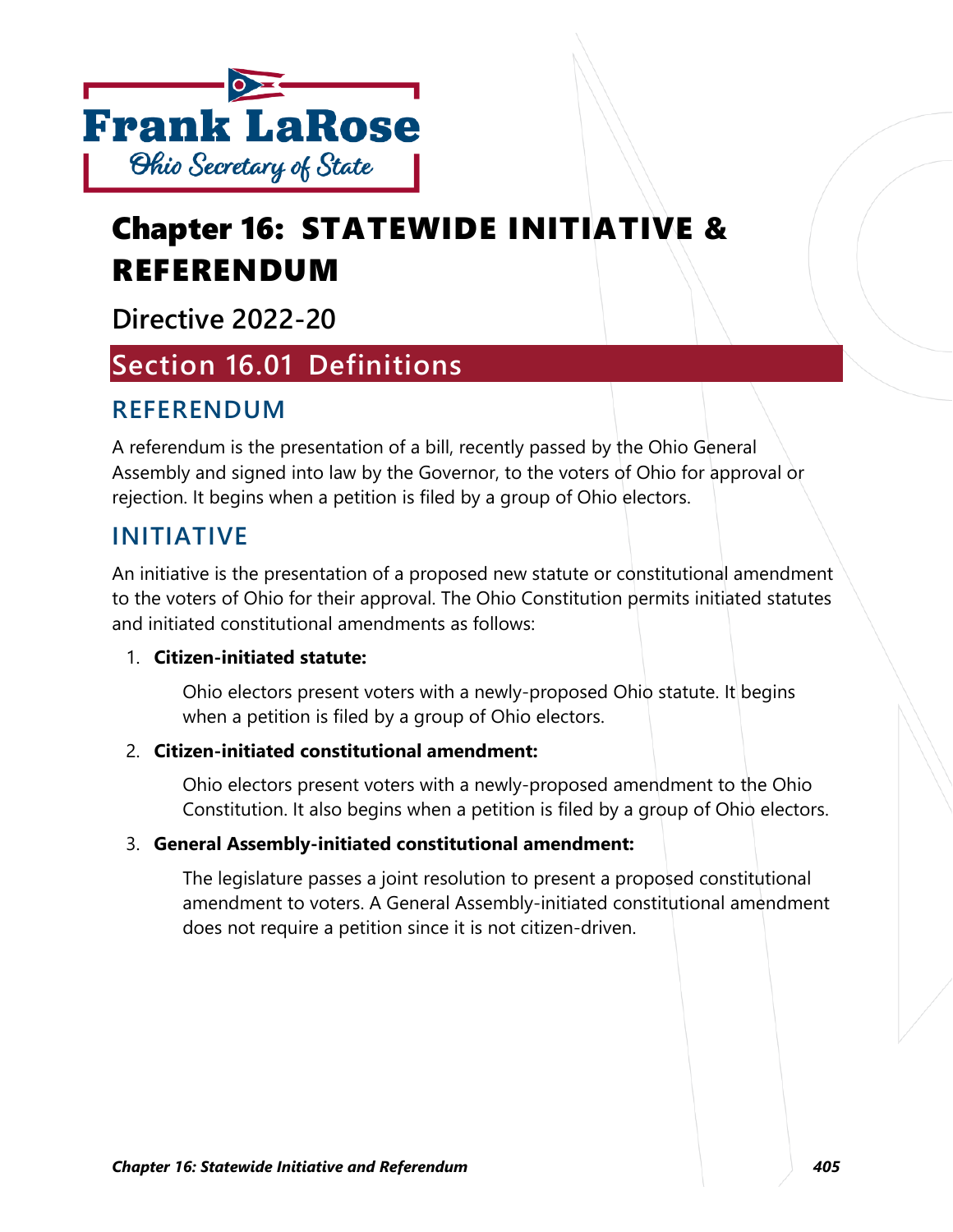## **Section 16.02 Submission of Referendum or Initiative Petition**

The issue committee must mark each part-petition with the name of the county in which it was circulated and a sequential number within that county's part-petitions. The issue committee must sort part-petitions by county prior to filing with the Secretary of State's Office.

The issue committee must provide the Secretary of State's Office with the name, address, phone number, and email of the chairperson of the committee and contact information for a designated representative of the committee.

The issue committee must file an electronic copy of the petition and an index of the electronic copy, along with a summary of the number of part-petitions filed per county and the number of signatures on each part-petition.<sup>[1](#page-1-0)</sup>

The issue committee must also submit a blank, electronic copy of a part-petition.

The issue committee must pay a fee of  $$25.<sup>2</sup>$  $$25.<sup>2</sup>$  $$25.<sup>2</sup>$ 

## **Section 16.03 Examining and Verifying State Issue Petitions**

### **CIRCULATORS**

#### 1. **Qualifications**

When verifying petitions, boards of elections should presume that a circulator is qualified to circulate petitions unless there is "satisfactory evidence" that the individual is not qualified. Any protests against a circulator's qualifications should be made before the Ohio Supreme Court.

A circulator must be at least 18 years of age.<sup>[3](#page-1-2)</sup> Some convicted felons are prohibited from circulating initiative or referendum petitions.[4](#page-1-3) State law does not require a circulator to provide key data points (e.g., date of birth, Social Security number, driver license number, etc.) that constitute "satisfactory evidence" that the individual who circulated a petition in any given county is indeed the same individual who may be listed in one county's local voter registration database as cancelled due to incarceration of a felony conviction.

- <span id="page-1-0"></span>[R.C. 3519.16\(B\).](http://codes.ohio.gov/orc/3519.16)
- <span id="page-1-1"></span>[R.C. 3513.10\(b\)\(2\)\(a\).](http://codes.ohio.gov/orc/3513.10)
- <span id="page-1-2"></span> $\overline{3503.06}$ (C).

<span id="page-1-3"></span>Attorney General Advisory Opinion 2010-002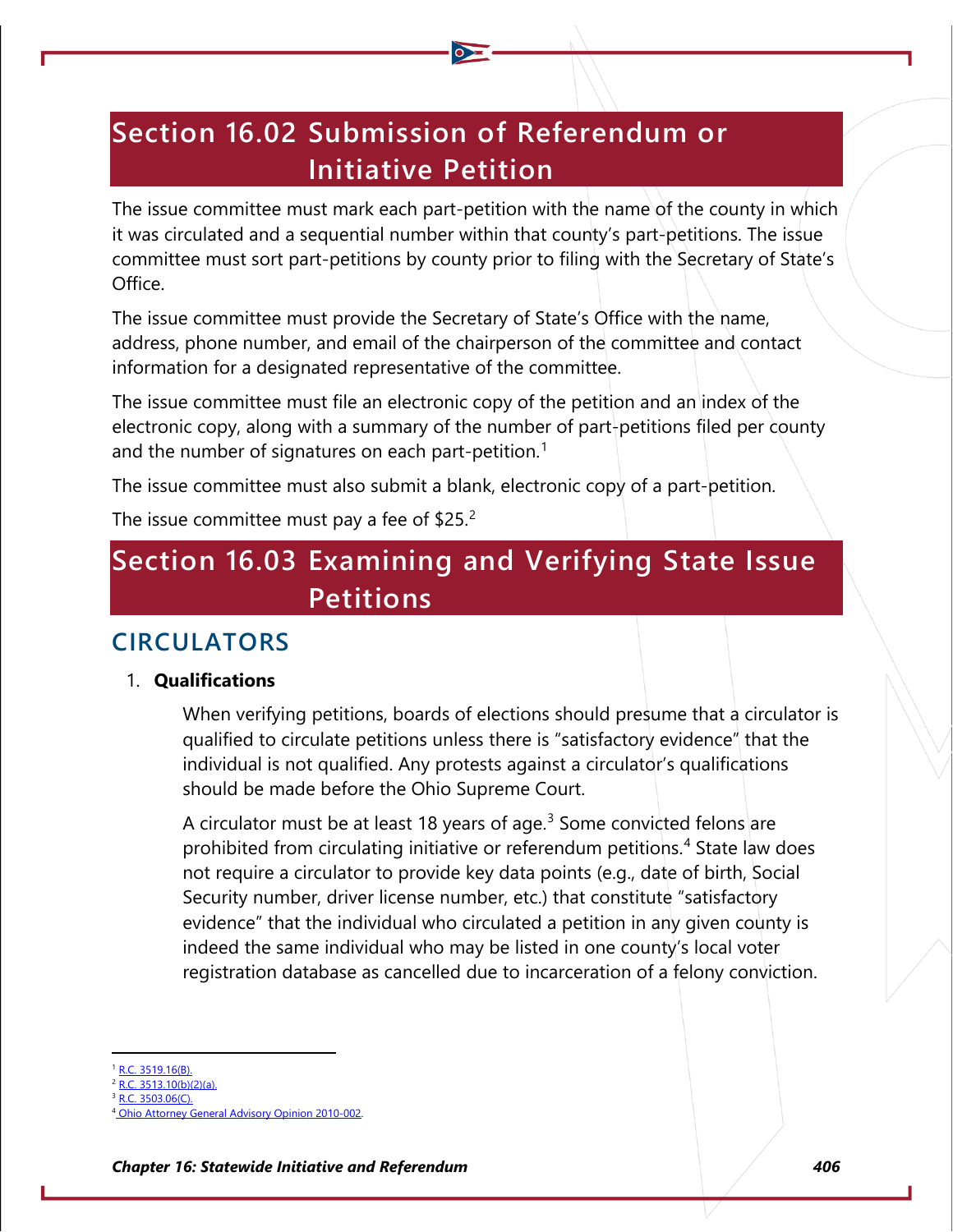#### 2. **Circulator's Statement**

Each part-petition must contain a circulator's statement (identified on the partpetition as the "Statement of the Solicitor") that includes the following completed information:<sup>[5](#page-2-0)</sup>

- $\Box$  The number of signatures witnessed by the circulator;
- $\Box$  The circulator's signature;<sup>[6](#page-2-1)</sup>
- $\square$  The circulator's permanent residence address;<sup>[7](#page-2-2)</sup> and
- $\Box$  If the circulator was employed to circulate the petition, then the employer's name and address including street name and number, or post office box number, city, state, and ZIP code.

The board must review each part-petition to determine that information required as a part of the circulator's statement is entered on each part-petition. The board must accept the circulator's statement of part-petitions at face value unless there are inconsistencies with the number of signatures witnessed (see below) or with information about the circulator across part-petitions reviewed within a single county (i.e., the circulator writes a different permanent residence address on different part-petitions).

*Signature undercounting:* **Petitions may be filed where the number of signatures reported in the circulator's statement is less than** the total number of uncrossed-out signatures submitted on the part-petition (e.g., the circulator's statement indicates 20 signatures witnessed, but there are 22 signatures on the part-petition, none of which were crossed out prior to the petition being filed). In determining whether the number of signatures reported by a circulator of a part-petition matches the number of signatures on that part-petition, particularly with regard to crossed-out signatures, boards of elections should take care so as to not make a determination that is "too technical, unreasonable, and arbitrary" given the unique fact set of that petition and information available to the board, if any. $8$  No board may invalidate a partpetition *solely* because a circulator statement includes a number that is lower

<span id="page-2-0"></span><sup>5</sup> R.C. [3519.05.](http://codes.ohio.gov/orc/3519.05)

<span id="page-2-1"></span><sup>&</sup>lt;sup>6</sup> Generally, signing or affixing a signature to an election-related document requires a person's written, cursive-style legal mark written in that person's own hand. However, a voter with a disability may personally affix their signature through the use of a reasonable accommodation, including the use of assistive technology or an augmentative device such as a signature stamp. Se[e R.C. 3501.011,](http://codes.ohio.gov/orc/3501.011) [R.C. 3501.382\(F\)](http://codes.ohio.gov/orc/3501.382) and relate[d OAG 2015-012.](https://www.ohioattorneygeneral.gov/getattachment/1bc41cbc-8b6c-44eb-93ae-fb826e604a6c/2015-012.aspx)

<span id="page-2-2"></span><sup>&</sup>lt;sup>7</sup> State law does not define "permanent residence address" for purposes of circulating issue petitions. A county board of elections should presume that the address provided by the circulator is the circulator's permanent residence as the statement is signed under penalty of election falsification, which is

<span id="page-2-3"></span>a fifth-degree felony. To the extent that an entity other than the board believes that the circulator's written permanent residence address is not accurate, an informal objection or formal protest is not proper before a board of elections and should be filed with the Ohio Supreme Court. <sup>8</sup> *State ex rel. Schwarz v. Hamilton Cty. Bd. of Elections*, 173 Ohio St. 321; *State ex rel. Curtis v. Summit Cty. Bd. of Elections*, 144 Ohio St.3d 405.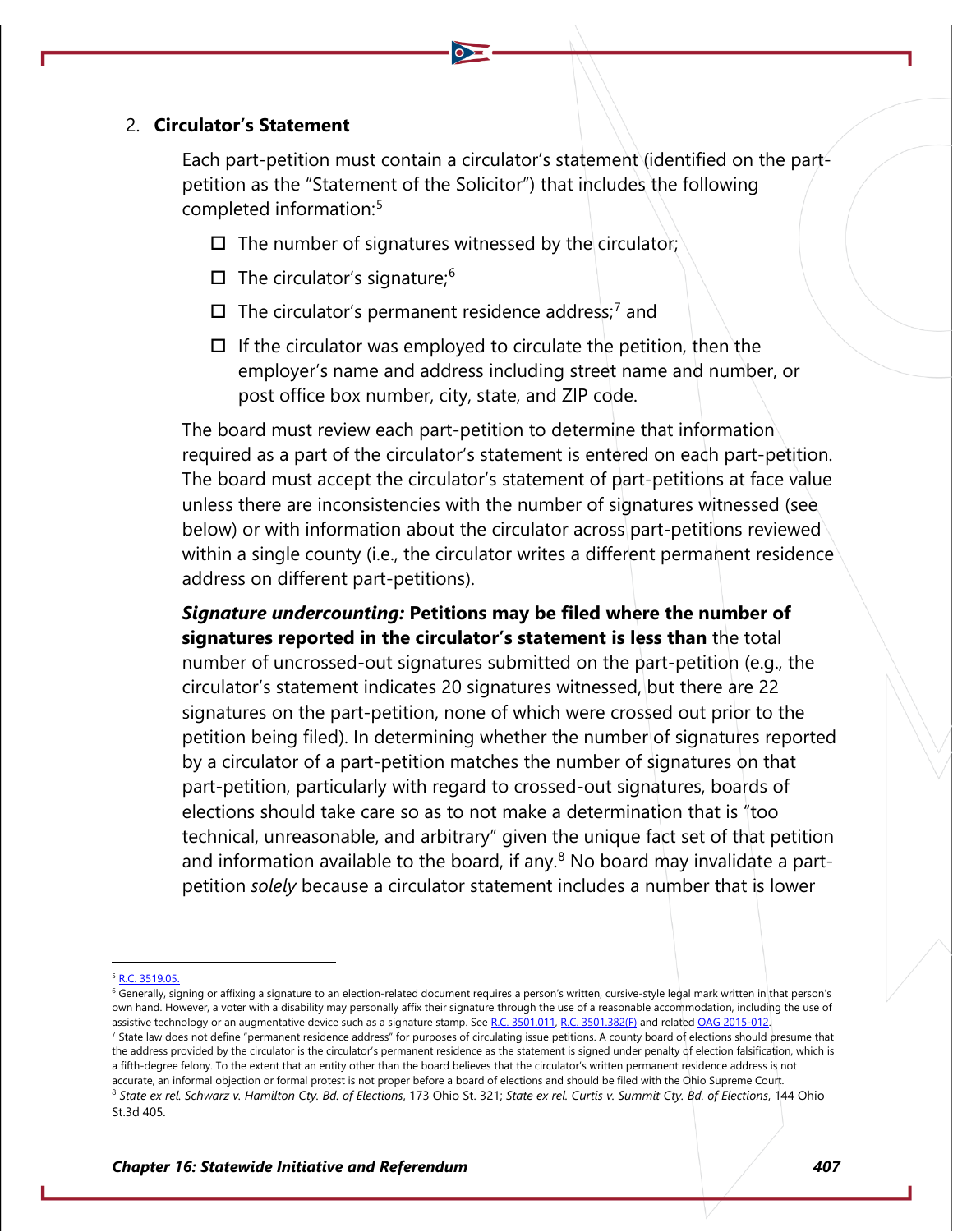than the number of signatures it actually contains, $^9$  $^9$  so long as there is no indication of fraud or material misrepresentation.<sup>[10](#page-3-1)</sup>

However, a circulator must indicate the number of signatures on the partpetition and attest under penalty of election falsification that they witnessed the affixing of every signature.<sup>[11](#page-3-2)</sup> Thus, a Board may invalidate a part-petition when it has evidence that a circulator committed fraud.<sup>[12](#page-3-3)</sup> Moreover, a Board must:

[i]nvestigate irregularities… or violations of Title XXXV of the Revised Code by election officers and other persons; administer oaths, issue subpoenas, summon witnesses, and compel the production of books, papers, records, and other evidence in connection with any such investigation; and report the facts to the prosecuting attorney or the secretary of state.... $^{13}$  $^{13}$  $^{13}$ 

*Signature over-counting:* **If the number of signatures reported in the circulator's statement is greater than** the total number of uncrossed-out signatures on the part-petition (e.g., the circulator's statement indicates that the circulator witnessed 28 signatures, but there are only 5 signatures on the partpetition), then the board must reject the entire part-petition when the overreporting of signatures on the circulator's statement appears "systemic" and numerous on part-petitions filed by one or more circulators within the county, or across several counties, for the same petition,<sup>[14](#page-3-5)</sup> unless the exception below applies.

**Exception:** The over-reporting error is the result of "minor or negligent miscounts"[15](#page-3-6) by the circulator "so long as there is no indication of fraud or material misrepresentation"[16](#page-3-7) or does not promote fraud. In this circumstance, the board must review the validity of each signature as usual $17$ 

Ohio law requires that on a circulator's statement for a statewide initiative or referendum petition (and a declaration of candidacy or nominating petition for a statewide candidate), "the circulator shall identify the circulator's name, the address of the circulator's permanent residence, and the name and address of

<span id="page-3-1"></span><span id="page-3-0"></span><sup>9</sup> See *State ex rel. Ferrara v. Trumbull Cty. Bd. Of Elections*, Slip Opinion No. 2021-Ohio-3156.

<sup>10</sup> *See Ohio Mfrs.' Assn. v. Ohioans for Drug Price Relief Act*, 147 Ohio St.3d 42, 2016-Ohio-3038, 59 N.E.3d 1274, ¶19. 11 [R.C. 3501.38\(E\)\(1\).](https://codes.ohio.gov/ohio-revised-code/section-3501.38)

<span id="page-3-3"></span><span id="page-3-2"></span><sup>&</sup>lt;sup>12</sup> "And nothing in [*Ferrara*] disturbs the litany of caselaw providing that evidence of fraud triggers full invalidation of a part-petition." *Ferrara* at ¶22.

 $13$  [R.C. 3501.11\(J\).](https://codes.ohio.gov/ohio-revised-code/section-3501.11)

<span id="page-3-5"></span><span id="page-3-4"></span><sup>&</sup>lt;sup>14</sup> "Systemic overcounts \* \* \* are an open invitation to fraud \* \* \*" and "\* \* \* a part-petition of this type is invalid because, on its face, the attestation of the circulator is false: they did not witness the number of signatures indicated." *Ohio Mfrs. Assn. v. Ohioans for Drug Price Relief Act*, 149 Ohio St.3d 250, at ¶44.

<sup>15</sup> *Ohio Mfrs. Assn. v. Ohioans for Drug Price Relief Act*, 149 Ohio St.3d 250, at ¶44.

<span id="page-3-7"></span><span id="page-3-6"></span><sup>16</sup> *State ex rel. Curtis v. Summit Cty. Bd. of Elections*, 144 Ohio St.3d 405, at ¶8, citing *State ex rel. Schwarz v. Hamilton Cty. Bd. of Elections*, 173 Ohio St. 321.

<span id="page-3-8"></span><sup>17</sup> *State ex rel. Citizens for Responsible Taxation v. Scioto Cty. Bd. of Elections*, 65 Ohio St.3d 167.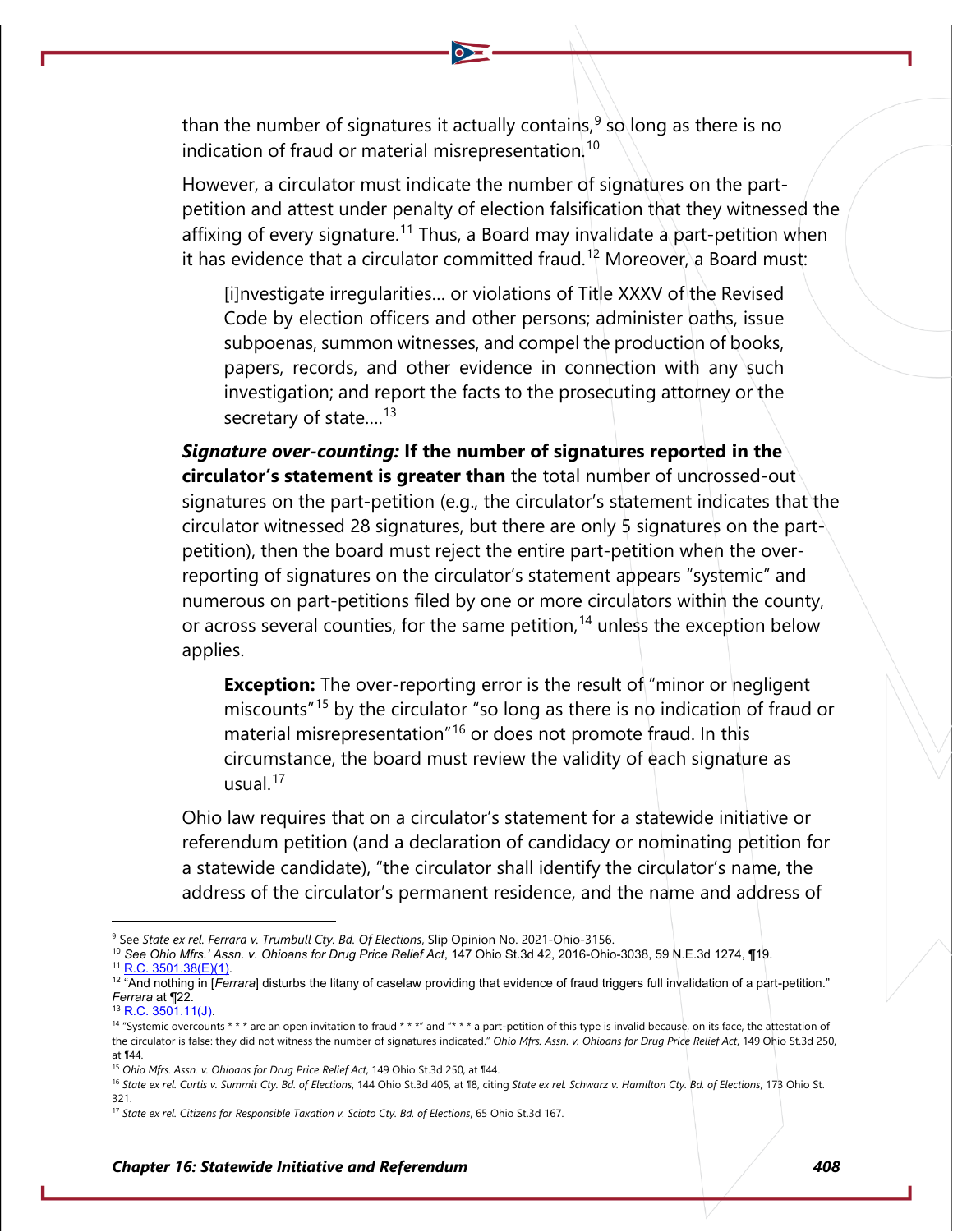the person employing the circulator to circulate the petition, if any."[18](#page-4-0)

If a circulator identifies an employer on the circulator's statement but does not provide a corresponding address, the board must **invalidate the entire partpetition**.<sup>[19](#page-4-1)</sup> If no employer or address is provided, or if both the name of the employer and an address are provided, that aspect of the circulator's statement is presumed, on its face, to be valid and sufficient.

### **PROCESSING VOTER REGISTRATIONS**

Each county board of elections must process all new, valid voter registrations and changes of names and/or addresses to existing registrations received by the board or the Secretary of State's Office as of the date the petition was filed with the Secretary of State before verifying the signatures on the part-petitions.<sup>[20](#page-4-2)</sup>

These registrations are effective as of the date the petition was filed with the Secretary of State.[21](#page-4-3)

Registrations gathered as a part of the petition process are to be submitted to the office of the Secretary of State or a county board of elections within 10 days after that registration form is completed.<sup>[22](#page-4-4)</sup> Any otherwise valid voter registration forms received in violation of this section, but received by the time the petition was filed should be entered into the county's voter registration database.

## **SIGNERS**

#### 1. **Qualifications**

Each person who signs a petition **must be** a qualified elector of Ohio **and** registered to vote at the address provided on the petition as of the date the state issue part-petition is examined by the board.<sup>[23](#page-4-5)</sup>

#### 2. **Signatures**

Except as provided in  $R.C. 3501.382$  (elector's name signed by an attorney-in-fact or disabled voter using an assistive technology or an augmentative device), each signature must be an original signature of that voter.  $24$ 

<span id="page-4-0"></span><sup>&</sup>lt;sup>8</sup> [R.C. 3501.38\(E\)\(1\).](http://codes.ohio.gov/orc/3501.38)

<span id="page-4-1"></span><sup>19</sup> [R.C. 3519.06\(A\).](http://codes.ohio.gov/orc/3519.06)

<span id="page-4-2"></span><sup>&</sup>lt;sup>20</sup> [R.C. 3501.38\(A\);](http://codes.ohio.gov/orc/3501.38) [R.C. 3519.15.](http://codes.ohio.gov/orc/3519.15)

<span id="page-4-3"></span><sup>21</sup> [R.C. 3501.38;](http://codes.ohio.gov/orc/3501.38) [R.C. 3503.19.](http://codes.ohio.gov/orc/3503.19)

<span id="page-4-4"></span> $22$  [R.C. 3599.11\(B\)\(2\)\(a\).](http://codes.ohio.gov/orc/3599.11)

<sup>23</sup> [R.C. 3519.10.](http://codes.ohio.gov/orc/3519.10)

<span id="page-4-6"></span><span id="page-4-5"></span><sup>&</sup>lt;sup>24</sup> [R.C. 3501.38\(B\);](http://codes.ohio.gov/orc/3501.38) [R.C. 3501.382;](http://codes.ohio.gov/orc/3501.382) [R.C. 3519.051.](http://codes.ohio.gov/orc/3519.051) Generally, signing or affixing a signature to an election-related document requires a person's written, cursive-style legal mark written in that person's own hand. However, a voter with a disability may personally affix their signature through the use of a reasonable accommodation, including the use of assistive technology or an augmentative device such as a signature stamp. Se[e R.C. 3501.011,](http://codes.ohio.gov/orc/3501.011) R.C. [3501.382\(F\)](http://codes.ohio.gov/orc/3501.382) and related.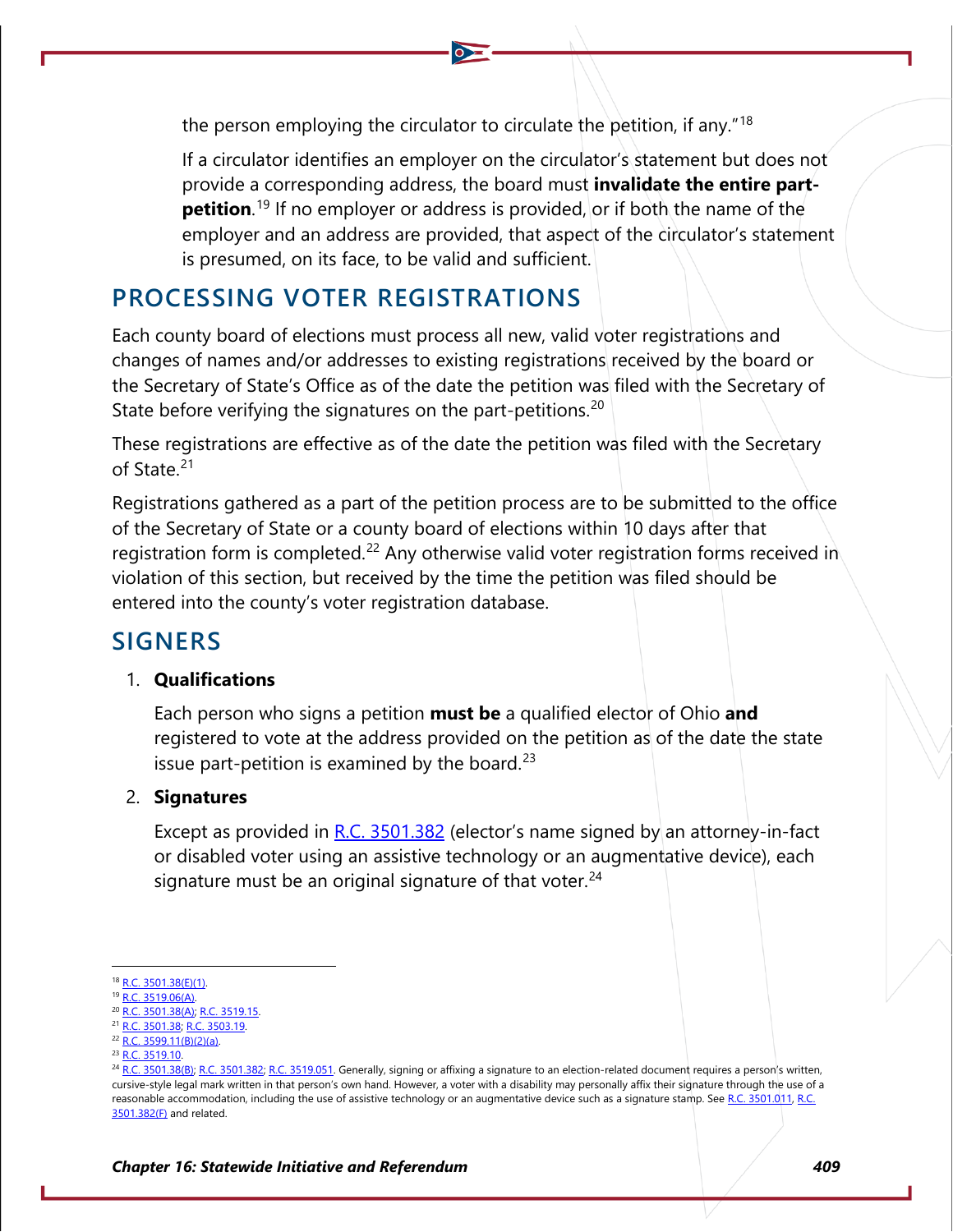The signature must match the signature on file with the board of elections.<sup>[25](#page-5-0)</sup> A board must not invalidate a signature because an elector signed using a derivative of their first name, if the board can confirm the identity of the elector.<sup>[26](#page-5-1)</sup>

**Example:** Name derivatives are acceptable (Bob instead of Robert, Peg instead of Margaret) and lack of middle initial or inclusion of middle initial is acceptable.

For identification purposes, the elector may print their name on the petition in addition to signing in cursive their name to the petition. A printed signature alone, with no cursive signature, is allowed only if the elector's signature on file with the board is also printed. $27$ 

The signature must be written in ink.<sup>[28](#page-5-3)</sup>

The petition must contain the elector's voting residence including the house number and street name or rural free delivery (RFD) number, and the appropriate city, village, or township. The elector's ward and precinct **are not** required. A post office box **does not** qualify as an elector's residence address. If an elector's address given on the petition differs from that on file with the board, then the board **must invalidate** that signature.<sup>[29](#page-5-4)</sup>

An elector's signature must **not be invalidated** solely because "non-signature information" (e.g., the elector's printed name, address, county, or the date of signing) was completed by another person. Non-signature information may be added by a person other than the elector, at the direction and in the presence of the petition signer, which should be presumed unless there is evidence to the contrary.[30](#page-5-5)

No one may sign a petition more than once. If a person does sign a petition more than once, after the first signature has been marked valid, each successive occurrence of the signature must be invalidated.

**Note**: Most software systems deployed by county boards of elections are capable of electronically recording decisions on the validity or invalidity of each signature on a petition and tracking for duplicate signatures over time (including in those instances where petitioners are permitted to file supplemental petitions after an initial finding by the Secretary of State that the petition lacks sufficient signatures).

<span id="page-5-0"></span><sup>&</sup>lt;sup>25</sup> If a board of elections has conducted a hearing concerning the consideration of signatures on a candidate or issue petition, it must not disregard evidence produced at that hearing. See State ex rel. *Scott v. Franklin County Board of Elections*, 139 Ohio St.3d 171; "if undisputed evidence shows a nonmatching signature to be genuine, then the board must count the signature even if it does not match the elector's legal mark on the voterregistration record" State ex rel. *Crowl v. Delaware Cty. Bd. of Elections*, 144 Ohio St.3d 346, (O'Connor, C.J., concurring); State ex rel. *Burroughs v. Summit Cty. Bd. of Elections*, 145 Ohio St.3d 220.

<span id="page-5-2"></span><span id="page-5-1"></span><sup>26</sup> *State ex rel. Rogers v. Taft*, 64 Ohio St.3d 193, 594 N.E.2d 576 (Ohio 1992).

<sup>27</sup> [R.C. 3501.011;](http://codes.ohio.gov/orc/3501.011) [R.C. 3501.38\(B\);](http://codes.ohio.gov/orc/3501.38) [R.C. 3519.10.](http://codes.ohio.gov/orc/3519.10)

<span id="page-5-3"></span><sup>&</sup>lt;sup>28</sup> [R.C. 3519.051;](http://codes.ohio.gov/orc/3519.051) [R.C. 3501.38\(B\).](http://codes.ohio.gov/orc/3501.38) See also footnote 20.

<span id="page-5-4"></span><sup>&</sup>lt;sup>29</sup> [R.C. 3501.38\(C\);](http://codes.ohio.gov/orc/3501.38) [R.C. 3519.10.](http://codes.ohio.gov/orc/3519.10)

<span id="page-5-5"></span><sup>30</sup> *State ex rel. Jeffries v. Ryan*, 21 Ohio App.2d 241, 256 N.E.2d 716 (Ohio App.10 Dist. 1969).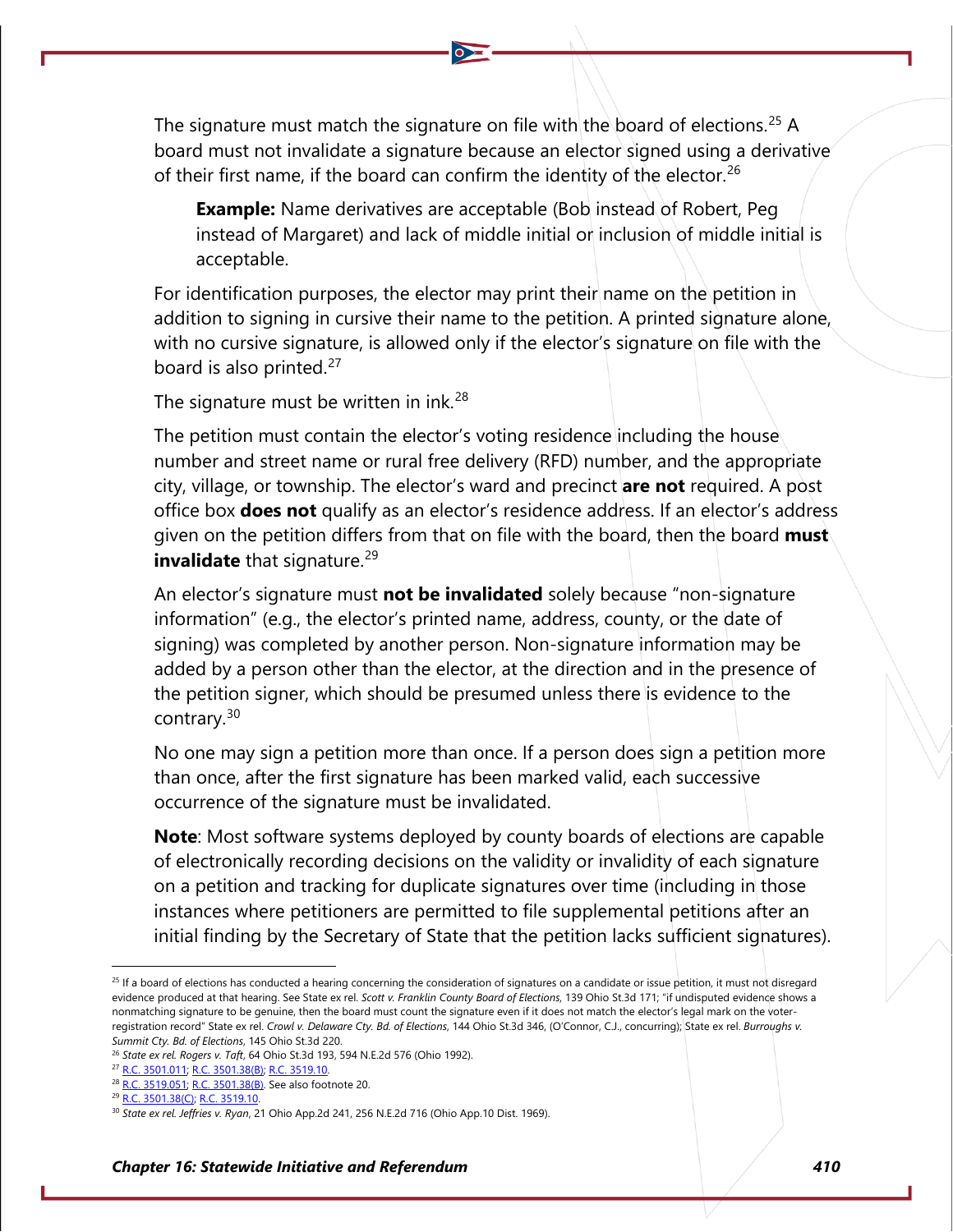These systems should be able to track more than one petition at a time. Additionally, these software systems should be able to produce an electronic file and a printed report of the names, addresses, and valid/invalid code for every signature reviewed by the board. If your county software system cannot provide any of these, or the board does not use that system component, please contact the Elections Division to ensure an adequate method that adequately and accurately records information to fulfill reporting and tracking standards.

#### 3. **Attorney-In-Fact**

Generally, signing or affixing a signature to an election-related document requires a person's written, cursive-style legal mark written in that person's own hand. However, a voter with a disability may personally affix their signature through the use of a reasonable accommodation, including the use of assistive technology or an augmentative device such as a signature stamp.  $31$ 

A registered elector who, by reason of disability, is unable to physically sign their name to a petition may also authorize a qualified individual as an attorney-in-fact to sign the elector's name to a petition.<sup>[32](#page-6-1)</sup>

In order to sign a petition on behalf of a registered voter as that person's attorneyin-fact, the board must have a completed Secretary of State Form  $10$ -F or  $10$ -G on file. Other types of power of attorney documents, filed with a court or some other agency, will not allow an individual to sign election documents on another's behalf. The proper documentation must be on file with the board of elections.

A qualified person who has been appointed as an elector's attorney-in-fact under [R.C. 3501.382](http://codes.ohio.gov/orc/3501.382) may sign that elector's name to the petition paper in the elector's presence and at the elector's direction. The board must compare the attorney-infact's signature on the petition with **Form 10-F** or [10-G](https://www.ohiosos.gov/globalassets/elections/forms/10-g.pdf) on file with the board.

If a person, who has not been designated the attorney-in-fact for elections purposes, signs another person's name to a petition, then the board must, at a minimum, invalidate that signature. If the board determines that the circulator knowingly permitted an unqualified person to sign on another person's behalf, then the entire part-petition must be invalidated. $33$ 

<span id="page-6-0"></span><sup>&</sup>lt;sup>1</sup> [R.C. 3501.011;](http://codes.ohio.gov/orc/3501.011) [R.C. 3501.382\(F\);](http://codes.ohio.gov/orc/3501.382) [OAG 2015-012.](https://www.ohioattorneygeneral.gov/getattachment/1bc41cbc-8b6c-44eb-93ae-fb826e604a6c/2015-012.aspx)

<sup>&</sup>lt;sup>32</sup> R.C. 3501.382

<span id="page-6-2"></span><span id="page-6-1"></span><sup>33</sup> [R.C. 3501.38\(F\).](http://codes.ohio.gov/orc/3501.38)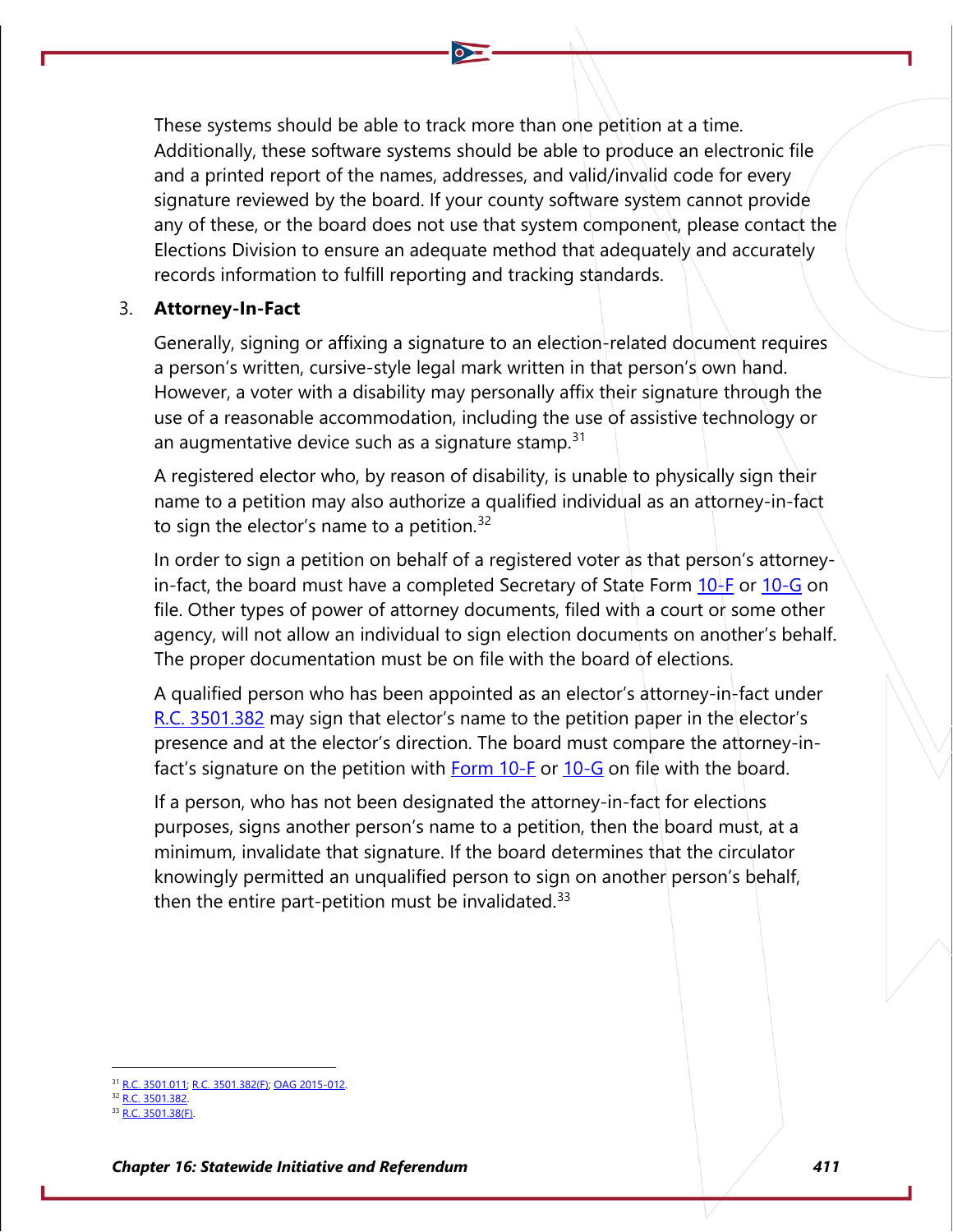#### 4. **Dates**

Each signature must be followed by the date it was affixed to the petition paper.<sup>[34](#page-7-0)</sup>

The board must not invalidate a signature solely because its date is out of sequence with other signatures on the same part-petition.

#### 5. **Illegible Signature**

The board must invalidate illegible signatures. A signature is illegible only if both the signature and address are unreadable, such that it is impossible for board personnel to query the board's voter registration system to check the signature against a voter registration record.<sup>[35](#page-7-1)</sup>

#### 6. **Ditto Marks**

Ditto marks may be used to indicate duplicate information, e.g. date, address, or county.[36](#page-7-2)

#### 7. **One County per Part-Petition**

Ohio law requires part-petitions to contain signatures of electors from only one county. If a part-petition contains signatures from more than one county, the board must first determine the county with the most signatures.

- If the majority of the signatures are from the board's county, it may proceed to process, review, and verify all signatures on the part-petition. The board must invalidate any signatures from other counties.
- If the majority of the signatures are from a different county, the board must not process the petitions. If the petition is for a race that is not statewide, contact the board with the most signatures and the board for the county that is most populous for the specific type of petition filing. At a minimum, the board that improperly received the part-petition must transfer the partpetition to the Director or Deputy Director of the board with the majority of the signatures on the part petition. In the case of statewide races or issues, refer to the directive that accompanies the specific petitions.

#### 8. **Non-Genuine Signatures**

A board of elections must not invalidate an entire part-petition based solely on the number of non-genuine signatures it contains. If a circulator **knowingly** allows an unqualified person to sign a part-petition, the entire petition must be invalidated.<sup>[37](#page-7-3)</sup>

<span id="page-7-0"></span><sup>34</sup> [R.C. 3501.38\(C\);](http://codes.ohio.gov/orc/3501.38) [R.C. 3519.10.](http://codes.ohio.gov/orc/3519.10)

<span id="page-7-1"></span><sup>35</sup> *State ex rel. Owens v. Brunner*, 125 Ohio St.3d 130, 926 N.E.2d 617 (Ohio 2010).

<sup>36</sup> *State ex rel. Donofrio v. Henderson*, 4 Ohio App.2d 183, 211 N.E.2d 854 (Ohio App. 7 Dist. 1965).

<span id="page-7-3"></span><span id="page-7-2"></span><sup>37</sup> [R.C. 3501.38\(F\).](http://codes.ohio.gov/orc/3501.38)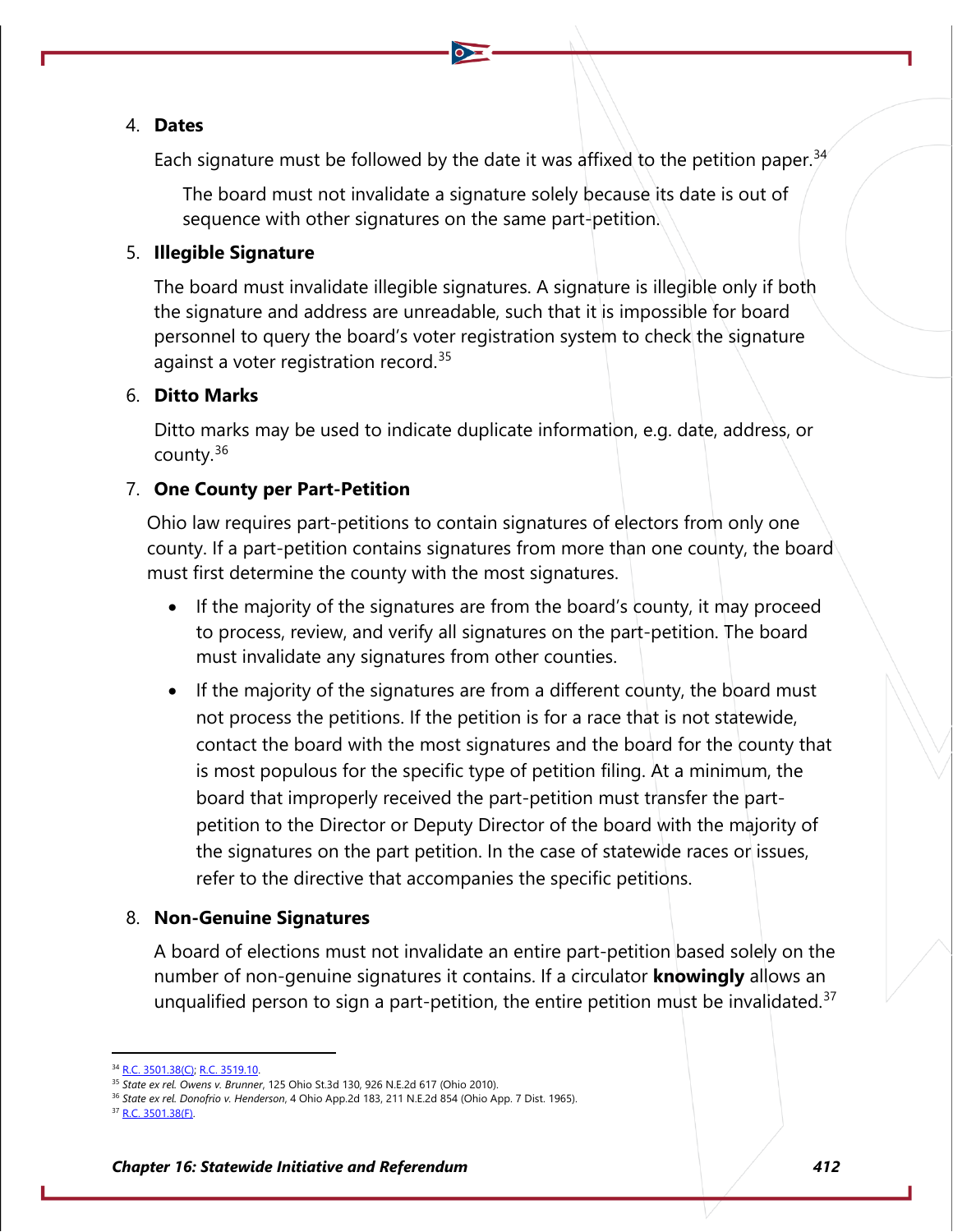## **MARKING SIGNATURES**

If a signature is **valid**, place a check mark in the margin to the left of the signature on the petition paper.

If a signature is **invalid**, indicate why it is invalid by writing in the margin to the left of the signature the appropriate code symbol for the reason the signature is invalid (see the following).

It is advisable for board employees to use a red ink pen for making marks.

## **CODE SYMBOLS FOR VALIDATING SIGNATURES ON PETITIONS**

Each signature must be individually examined. If a signature is valid, place a check mark at the left margin beside it.

If a signature is not valid, please indicate the reason by using the following code symbols or, if none apply, an explanatory notation:

**CIR** "Circulator." Signed as an elector on the part-petition they were circulating. (This invalidates the circulator's signature as a signer, but not the entire part-petition.)

**DUP** "Duplicate signature." The person has signed more than one part-petition or twice on the same part-petition.

**ILL** "Illegible." Applies only if **both** the signature and address are unreadable, such that it is impossible for board personnel to query the board's voter registration system to check the signature against a voter registration record.

**NA** "No address." The signer's complete address must be provided: House number and street name or RFD, and the appropriate city, village, or township. Ward and precinct information is not required.

**ND** "No Date." The petition does not indicate the date on which the signature was affixed. (However, acceptable are: Month-date-year, month-date, date out of sequence with other signers' dates, and ditto marks.)

**NG** "Not Genuine." The signature on the petition does not appear to be the genuine signature of the person whose signature it purports to be when compared to the signature on file with the board of elections as of the date the board checks the petition.

**NR** "Not Registered." The signer is not registered to vote. Each person who signs a petition paper must be a qualified elector as of the date the board examines the petition.

**NRA** "Not Registered Address." The address provided on the petition paper is not the address on file with the board of elections as of the date the board examines the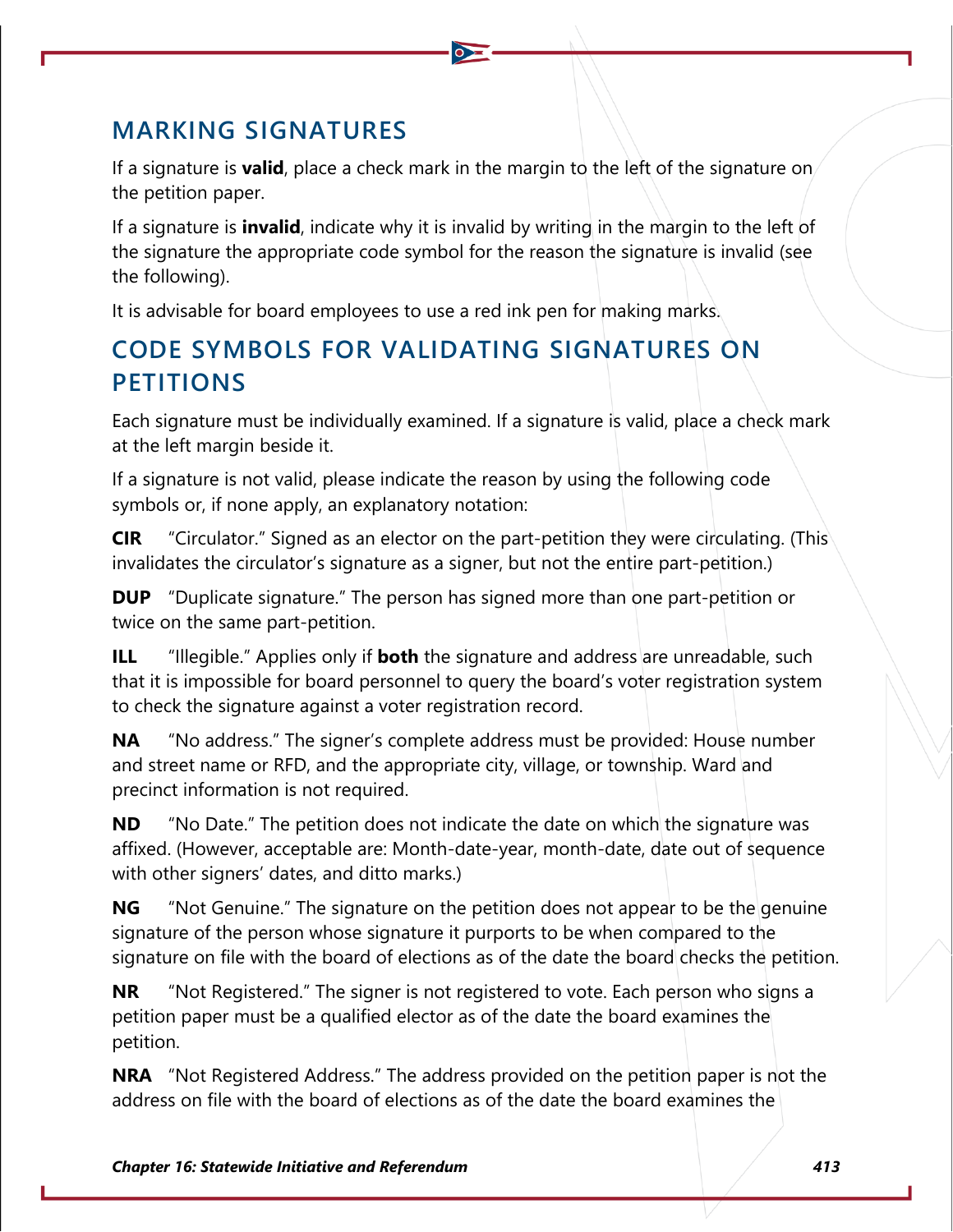petition.

**OC** "Other County." The signer is a resident of some other county. Do not cross out signature or address. Instead, write the code symbol in the left margin.

**P** "Pencil." The signature was written using a pencil.

If the number of signatures on a part-petition is more than the number indicated by the circulator, the entire part-petition is invalid.

When invalidating an entire part-petition, indicate the reason for rejection on the front of that part-petition and separate it from any valid part-petitions. **Do not invalidate a part-petition for the sole reason that it does not contain any valid signatures; it is a valid part-petition, but it contains zero, or no, valid signatures.**

After checking an entire part-petition, write on the right side of the front page of each part-petition both the number of valid signatures and the initials of the board employee who checked the part-petition.

## **CERTIFICATION**

After the board staff has examined all the part-petitions of the statewide issue, referendum, or constitutional amendment petitions circulated in its county, the board must certify its findings to the Secretary of State on a certification form.

County boards of elections must return verified part-petitions to the Secretary of State's Office not less than 110 days before the election, and the Secretary of State's Office must determine the sufficiency of signatures by the 105th day before the election.<sup>[38](#page-9-0)</sup>

Once certification forms have been received from all of the county boards of elections, the Secretary of State will determine the validity and sufficiency of the petition and provide the constitutionally-and statutorily-required notices to the committee for the petitioners.

If a petition is found to have an insufficient number of valid signatures, the issue committee is permitted 10 additional days from the date the Secretary of State's Office notifies the issue committee of the discrepancy to collect and to file supplemental signatures. If the Secretary of State determines that the signatures on the petition are insufficient, the Secretary of State will simultaneously:

 $\Box$  Post the electronic version of the supplemental petition on the Secretary of State's website. The Secretary of State's Office will prescribe a form for use with the submission of supplementary part-petitions by an issue group when the original petitions are found to have an insufficient number of valid signatures. The Secretary of State's Office must make the form available in paper and

<span id="page-9-0"></span>[R.C. 3519.16\(E\).](http://codes.ohio.gov/orc/3519.16)